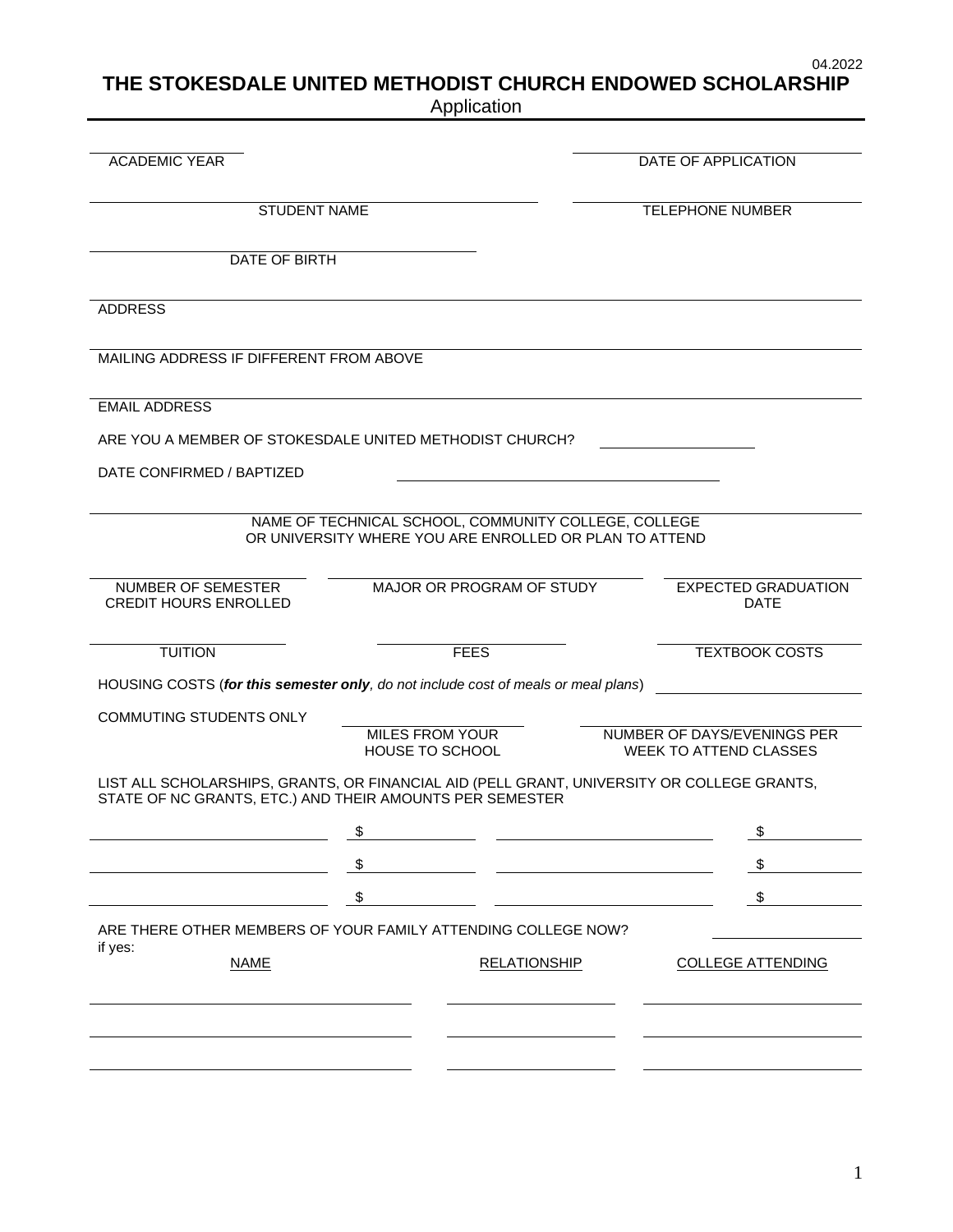# LIST YOUR EXTRACURRICULAR ACTIVITES IN HIGH SCHOOL OR COLLEGE: EXTRACURRICULAR ACTIVITY **AVERAGE HOURS/WEEK**

LIST VOLUNTEER COMMUNITY ACTIVITIES:

LIST YOUR WORK/JOB EXPERIENCES:

LIST ANY EXTENUATING CIRCUMSTANCES/SPECIAL NEEDS/HANDICAPS:

LIST YOUR ACTIVITIES, CONTRIBUTIONS & OFFICES HELD IN YOUR CHURCH (e.g. WORSHIP, SUNDAY SCHOOL, CHOIR, UMYF, CCC, LOCAL MISSION OUTREACHES, HELD OFFICES, HANDBELLS, NURSERY, ETC.)

### ACTIVITY / CONTRIBUTION DATES

## **APPLICANT'S SIGNATURE**

*(I hereby certify that I have completed this application fully and that it is true and correct)*

#### **PARENT'S SIGNATURE** *(if applicable)*

*(I hereby certify that I have reviewed this application with my son/daughter and that it is true and correct to the best of my knowledge.)*